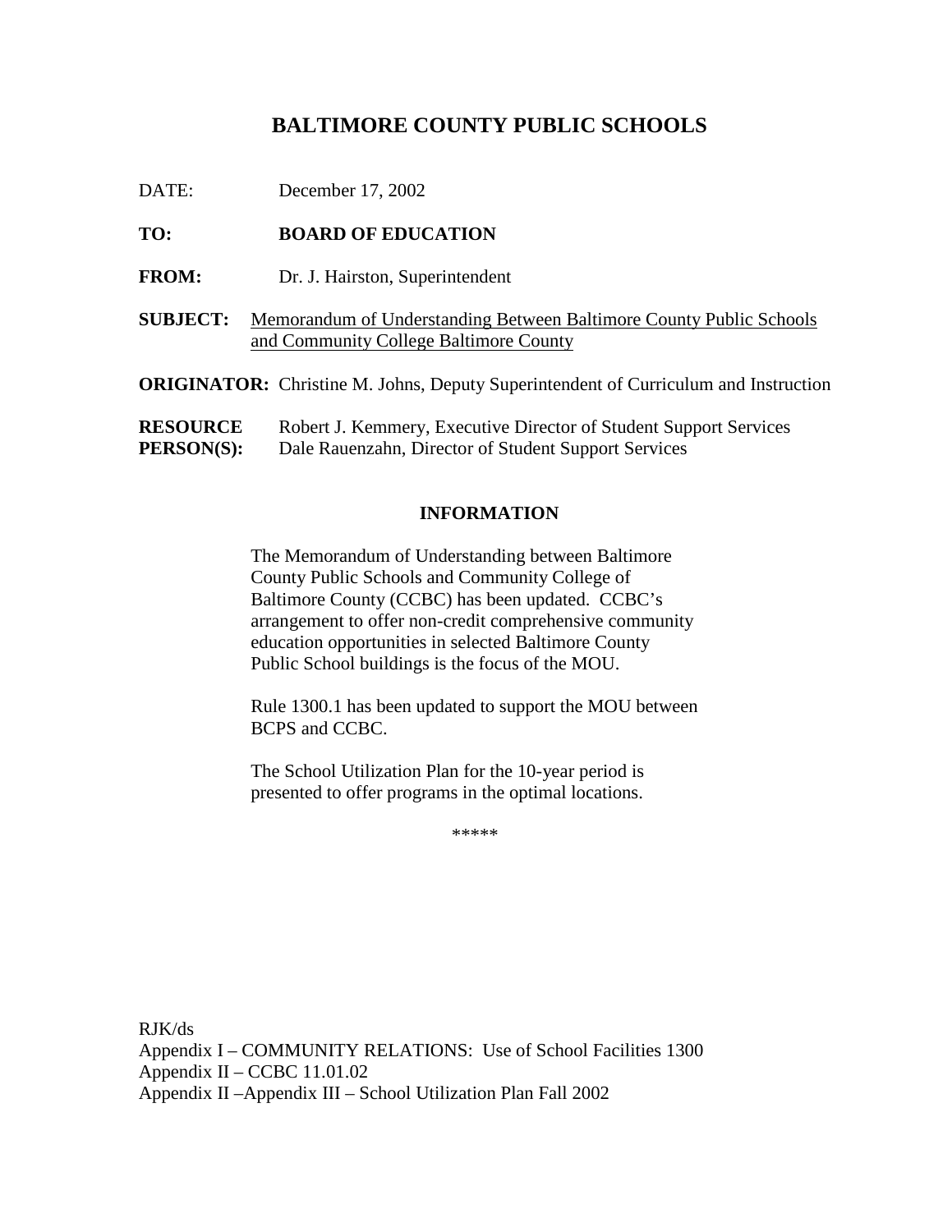Appendix I

RULE 1300.1

COMMUNITYRELATIONS: Use of School Facilities Community Education and The Community College of Baltimore County

The Baltimore County Public Schools will enter into a Memorandum of Understanding that establishes the direct affilia tion of The Baltimore County Community College (CCBC) with Baltimore County Public Schools (BCPS) in the delivery of the noncredit community education programs (formerly adulteducation in Baltimore County Public Schools prior to 1998) to the citizens in B altimore County.

- A. Baltimore County Public Schools will implement the Memorandum of Understanding (MOU) at all sites that are identified by Attachment 1.
- B. The MOU establishes a 10 -year period, 2002 -2012, that programs will be utilizing specific Baltimore Co unty Public School buildings.
- C. Baltimore County Public Schools will support the creation and activities of the Facilities, Building Use and Security Committee. The committee will be comprised of the BCPS Deputy Superintendent for Curriculum and Instructio n, BCPS Executive Director of Student Support Services, BCPS Director of Student Support Services, BCPS Director of Communications, BCPS Coordinator of Alternative Programs, CCBC Vice Chancellor for Learning and Student Support Services, CCBC Executive Dea n of Continuing Education and Economic Development, CCBC Dean of Community Continuing Education, CCBC Senior Director for Public Relations, and CCBC Director of Community Education. This group will also initiate the 8 -year review to be completed by June o f 2010. The BCPS Director of Student Support Services and the CCBC Dean of Community Continuing Education will act as co -chairs of the committee.
- D. Each school, with either a CCBC Lifelong Learning Community Education or Center for Adult and Family Literac y program, will appoint a building use liaison person with the community college of Baltimore County.

Rule Approved: 9/7/99

Revised Superintendent of Schools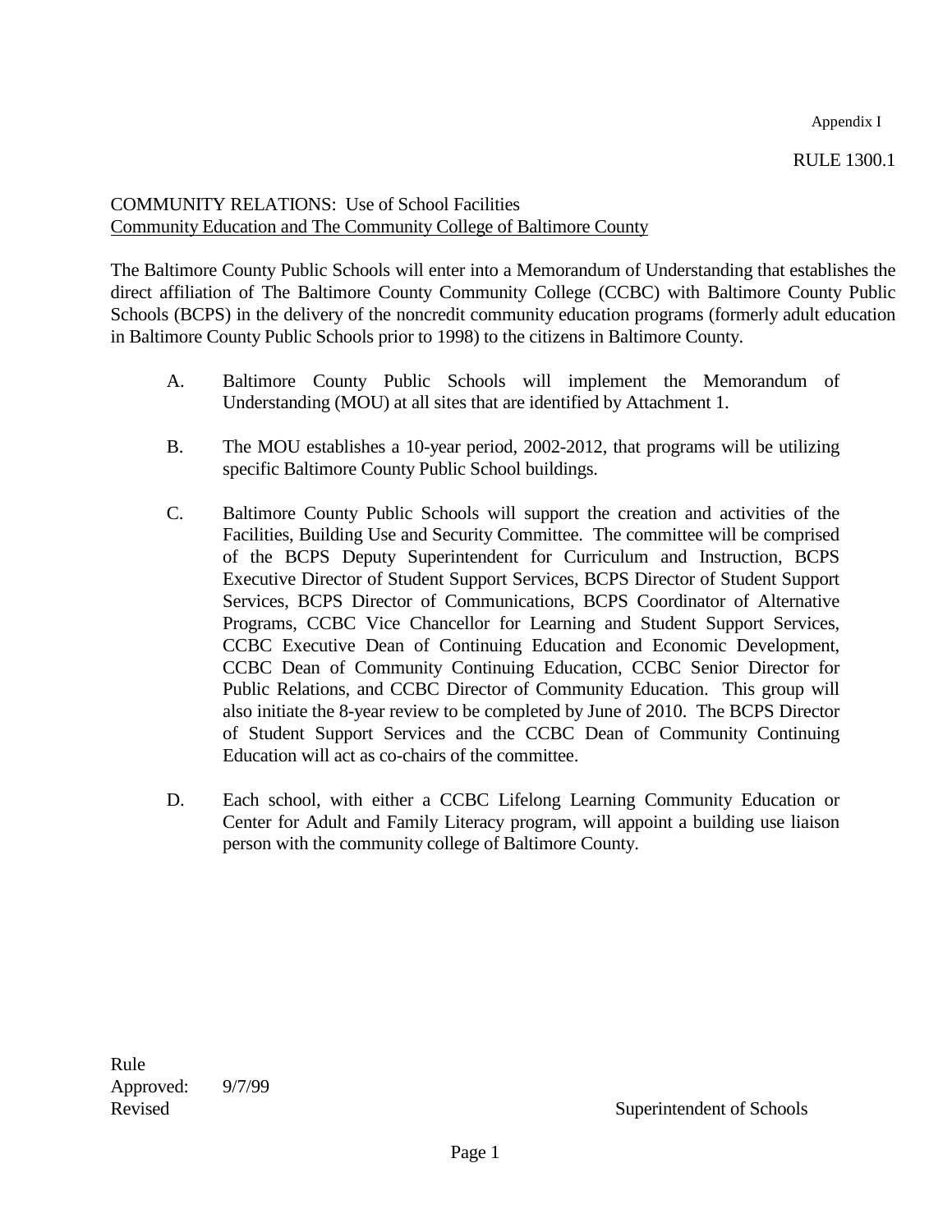# **Attachment 1**

Baltimore County Public School facilities in use by the CCBC Community Education Program during the evening unless otherwise stated are:

- o Arbutus Middle School
- o Carver Center for Arts and Technology
- o Catonsville Middle School
- o Dulaney High School
- o Dumbarton Middle School
- o Eastern Technical High School
- o Franklin High School
- o Hereford High School
- o Loch Raven Academy
- o Middle River Middle School
- o New Town High School
- o Overlea High School
- o Parkville Middle School
- o Patapsco High School
- o Perry Hall High School
- o Pikesville High School
- o Randallstown High School
- o Rosedale Alternative Center
- o Stemmers Run Middle School (Day)
- o Sudbrook Magnet Middle School
- o Towson High School
- o Woodlawn High School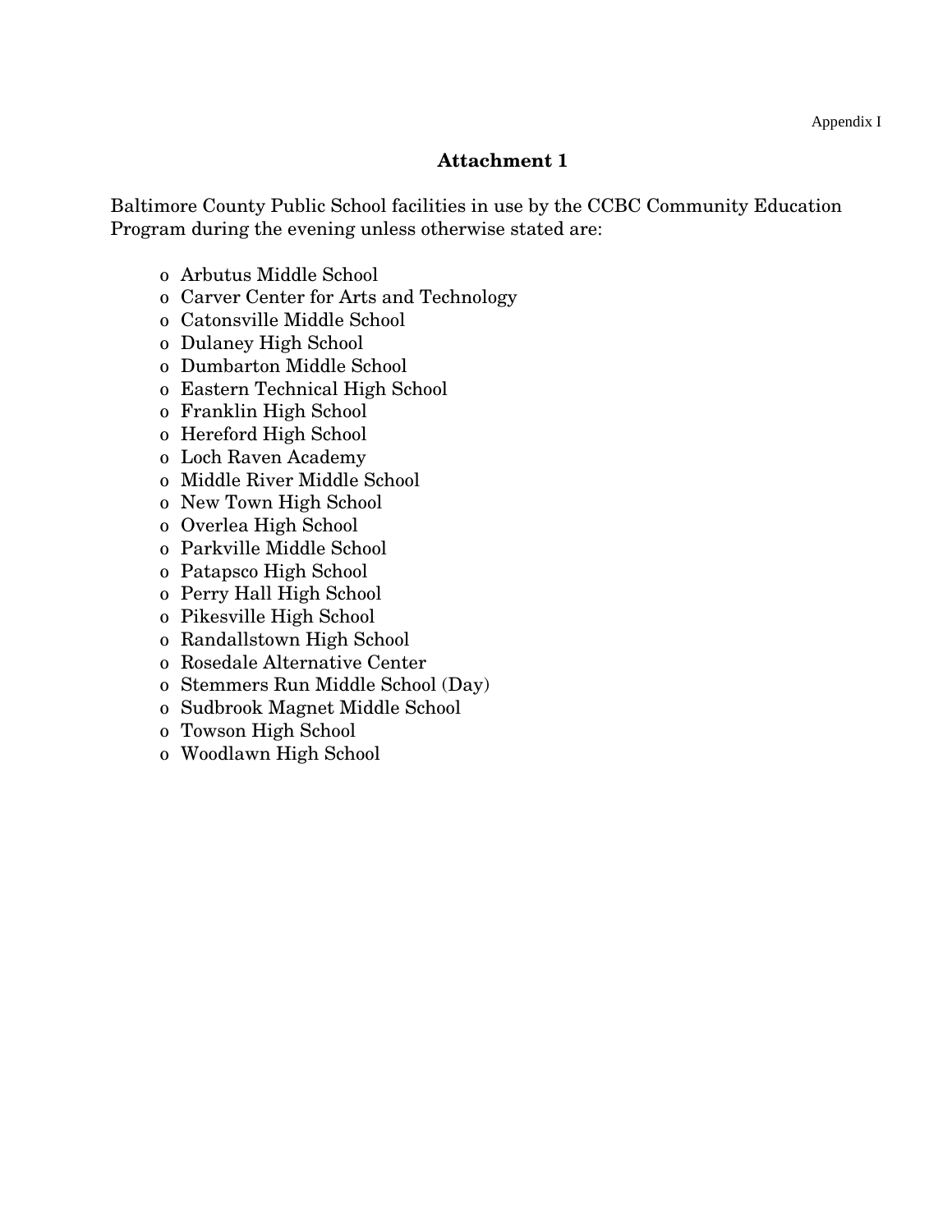# **School Utilization Plan Fall 2002**

Goal: *To implement a facility utilization plan that will allow for the use of a variety of secondary facilities to meet the needs of the school system to offer programs in the optimal location, using the appropriate facility, and meet the needs of the community for Adult Education programs as well as other community activities.* 

• The school system will use facilities that are best suited for the instructional programs that need to operate in the evening, Saturday, or during the summer.

• All areas of a facility will be available as needed by county-wide instructional programs.

• Centralized summer programs will be housed in air conditioned buildings when possible.

• There will be an Evening High School/Saturday School program in each geographical area.

• All high school programs will be housed in high schools due to use of library, science equipment, etc.

• The Community College of Baltimore County (CCBC) will coordinate the Community Education programs with the identified school once the school system approves locations.

• The Joint Use Agreement with the Department of Parks and Recreation is applicable but not reflected in this utilization plan and will not be superseded or supplianted by any of the requirements of this plan.

• Principals are to use the Application for Use of School Facility forms and procedures (Policy 1300) for all other community organizations' requests to use facilities, noting that other approved uses of their facility should not interfere with the assigned instructional programs.

• This plan is to be a ten-year cycle (2002-2012) with evaluation in the eighth year (2010) and any modifications announced in the ninth year.

• Student population will be used to assist in the placement of programs.

• This utilization plan is to be announced in the fall of 2001 for implementation in the summer of 2002. This plan was partially implemented in 2002 and is to be fully implemented by summer of 2003.

Following were consulted on this plan: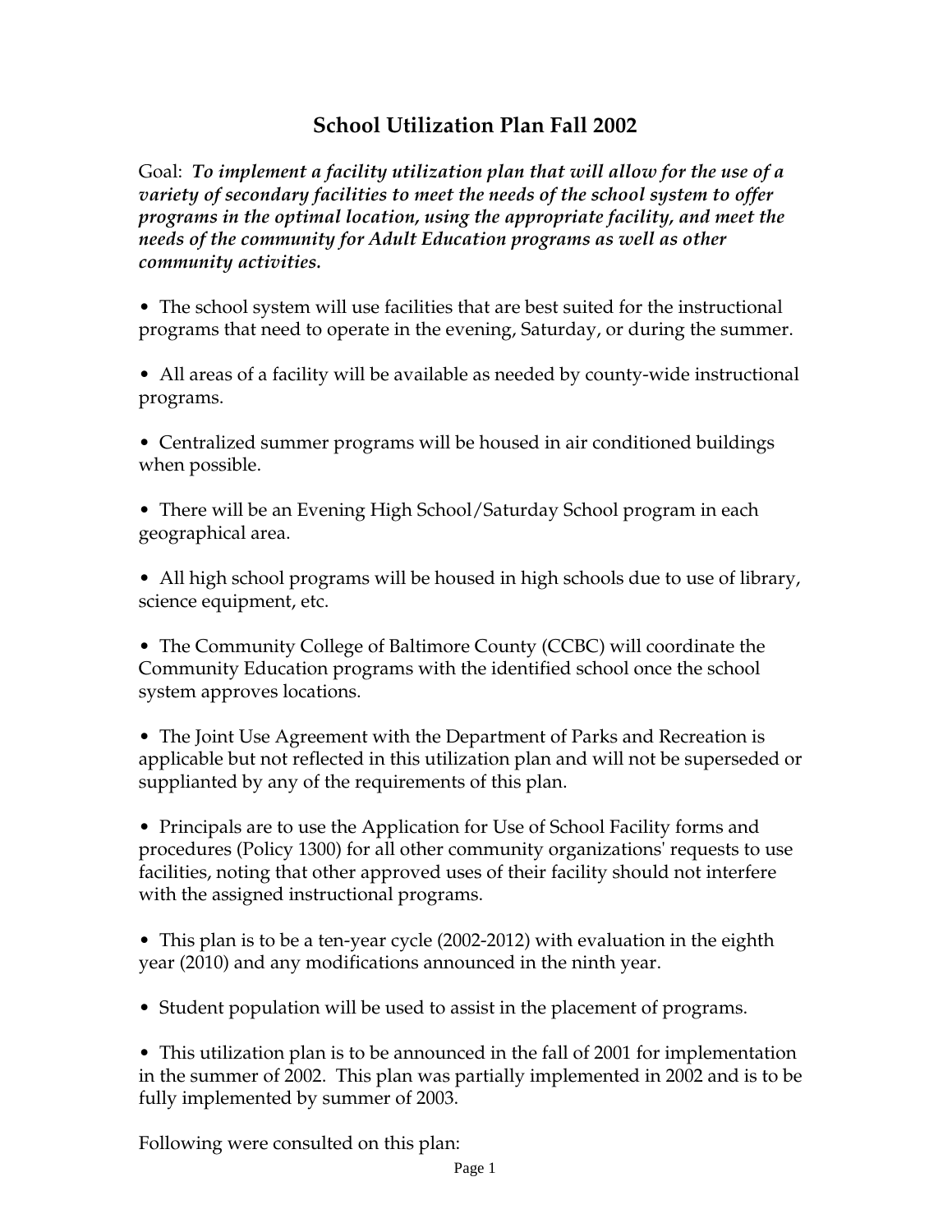Evening High School Committee - Fall of 2001 Alternative Programs - Fall 2001 Area offices - Spring of 2001 Principals of secondary schools - Spring of 2001 Community College of Baltimore County - Spring and Summer 2001

Recommended Utilization Plan:

- CN Carver Center for Arts and Technology **CCBC COMMUNITYED.**
- CN CockeysvilleMiddle **SUMMERMIDDLE**
- 
- 
- 
- CN Loch Raven Academy **CCBC COMMUNITYED.**
- CN Loch Raven High **SUMMER HIGH**
- 
- NE Eastern Technical High **CCBC COMMUNITYED.**
- 
- 
- 
- NE ParkvilleHigh **SUMMERHIGH**
- 
- 
- NE PerryHallMiddle **SUMMERMIDDLE**
- NE Rosedale Alternative Center **CCBC C OMMUNITY ED.**
- 
- 
- 
- 
- NW OwingsMillsHigh **SUMMERHIGH**
- 
- NW PikesvilleMiddle **SUMMERMIDDLE**
- 
- NW SudbrookMagnetMiddle **CCBCCOMMUNITYED.**
- SE Dundalk High **EVENING HIGH**
- SE Dundalk Middle **SUMMER MIDDLE**
- SE General John Stricker Middle **SUMMER H IGH**
- 
- 
- SW Catonsville High **SUMMER HIGH**
- 
- SW Lansdowne Middle **SUMMER MIDDLE**
- SW WesternSchoolofTech./Env.lSciences **EVENINGHIGH**
- SW WoodlawnHigh -PreEngineering **CCBCCOMMUNITYED.**

**Area School Name Proposed Prgm 2002** CN DulaneyHigh **CCBCCOMMUNITYED.** CN Dumbarton Middle **CCBC COMMUNITY ED.** CN Hereford High **CCBC COMMUNI TYED.** CN TowsonHigh **CCBCCOMMUNITYED./SATURDAYSCH.** NE KenwoodHigh **EVENINGHIGH/GroupLn.Ct** NE Middle River Middle **CCBC COMMUNITY ED.** NE Overlea High **CCBC COMMUNITY ED.** NE Parkville Middle **CCBC COMMUNITYED.** NE Perry Hall High **CCBC COMMUNITY ED.** NE Stemmers Run Middle **CCBC COMMUNITY ED.** (Day) NW Franklin High **CCBC COMMUNITYED.** NW Milford Mill Academy **EVENING HIGH/Group Ln. Ct.** NW NewTownHigh **CCBCCOMMUNITYED.** NW PikesvilleHigh **CCBCCOMMUNITYED.** NW Randallstown High **CCBC COMMUNITY ED.** SE PatapscoHigh **CCBCCOMMUNITYED.** SW Arbutus Middle **CCBC COMMUNITYED.** SW CatonsvilleMiddle **CCBCCOMMUNITYED.** 

### **Facilities not used in this cycle.**